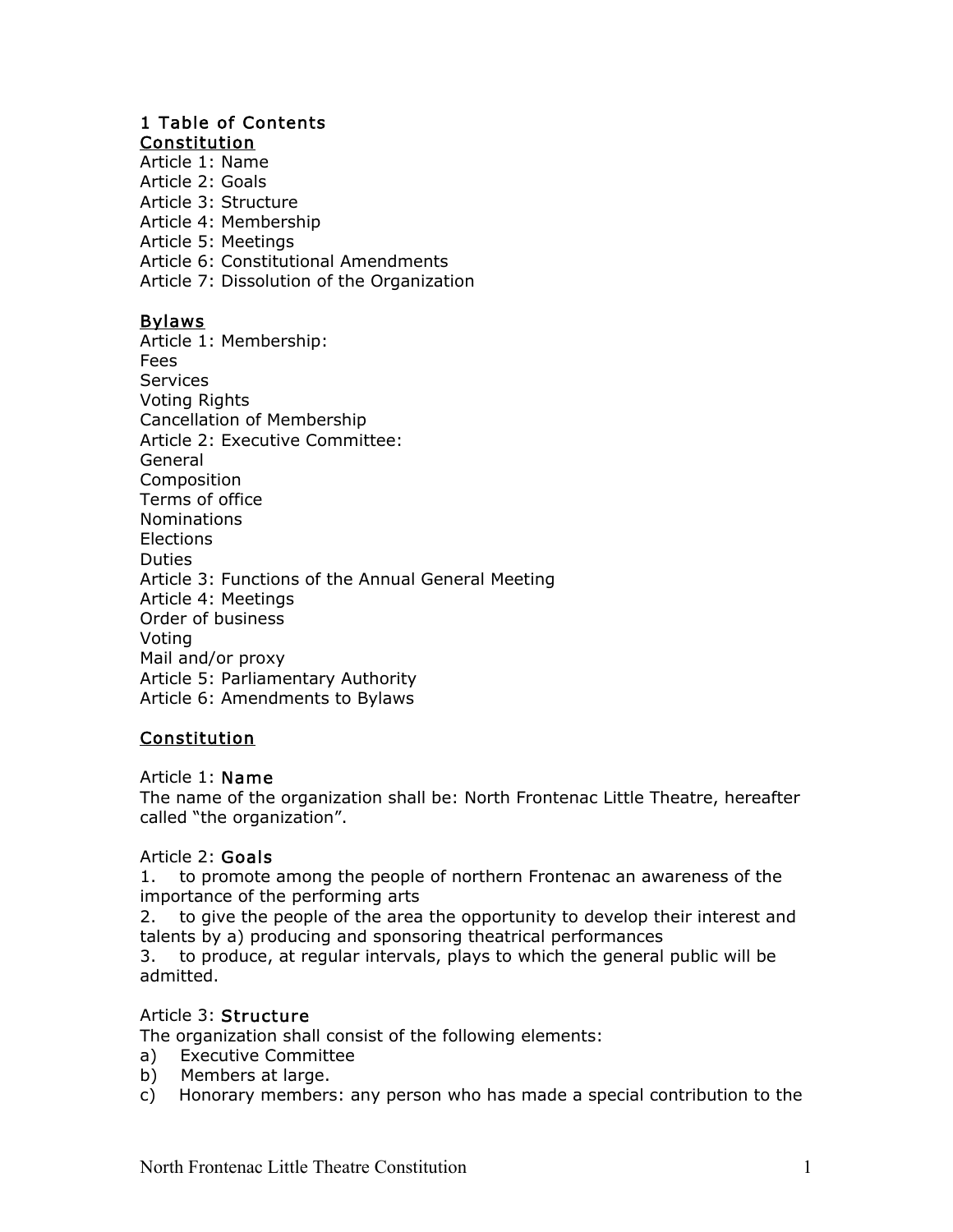organization may be awarded an honorary membership at the discretion of the executive committee.

### Article 4: Membership

The membership of the organization shall consist of the following categories:

a) active members: any person with a valid membership and taking an active part in furthering the goals of the organization;

b) sustaining members: any person who supports the organization in the pursuit of its goals;

c) corporate members: any business enterprise that supports the organization by means of a financial contribution

d) honorary members

N.B. the members of categories a and b can be individual or part of a family membership: a family membership consists of persons belonging to the same family (a family being a living unit recognized as such by Ontario law).

## Article 5: Meetings

a) Annual General Meeting

The Annual General Meeting of the organization shall be held once a year, prior to the end of June. A Notice of the Annual General Meeting shall be sent to all members at least two weeks prior to the date of the meeting, and public notice given.

### b) Special General Meetings

Special General Meetings of the organization may be called on the order of the President or on the written request of twenty percent of voting members of the organization; this request must be addressed to the President, setting forth the objectives of such a meeting, which must be held within thirty days of receipt of such a request, or such longer time as the members requesting such a meeting will approve and at such a time and place as the Executive committee may decide.

# Article 6: Constitutional Amendments

Constitutional amendments, additions thereto or deletions therefrom will be voted upon in the following manner:

a) A Notice of Motion, undersigned by a minimum of five members, must be forwarded to the President.

b) Upon receipt of such Notice of Motion, the Executive Committee shall forward it to each member.

c) The Notice of Motion will be part of the agenda of the next Annual or Special Meeting of the organization.

d) A minimum of two thirds of all votes cast is required for acceptance of a Notice of Motion.

### Article 7: Dissolution of the Organization

a) the business of the organization is carried out without purpose of monetary gain for its members. Any profit from its activities shall be used for the promotion of the objectives of the organization.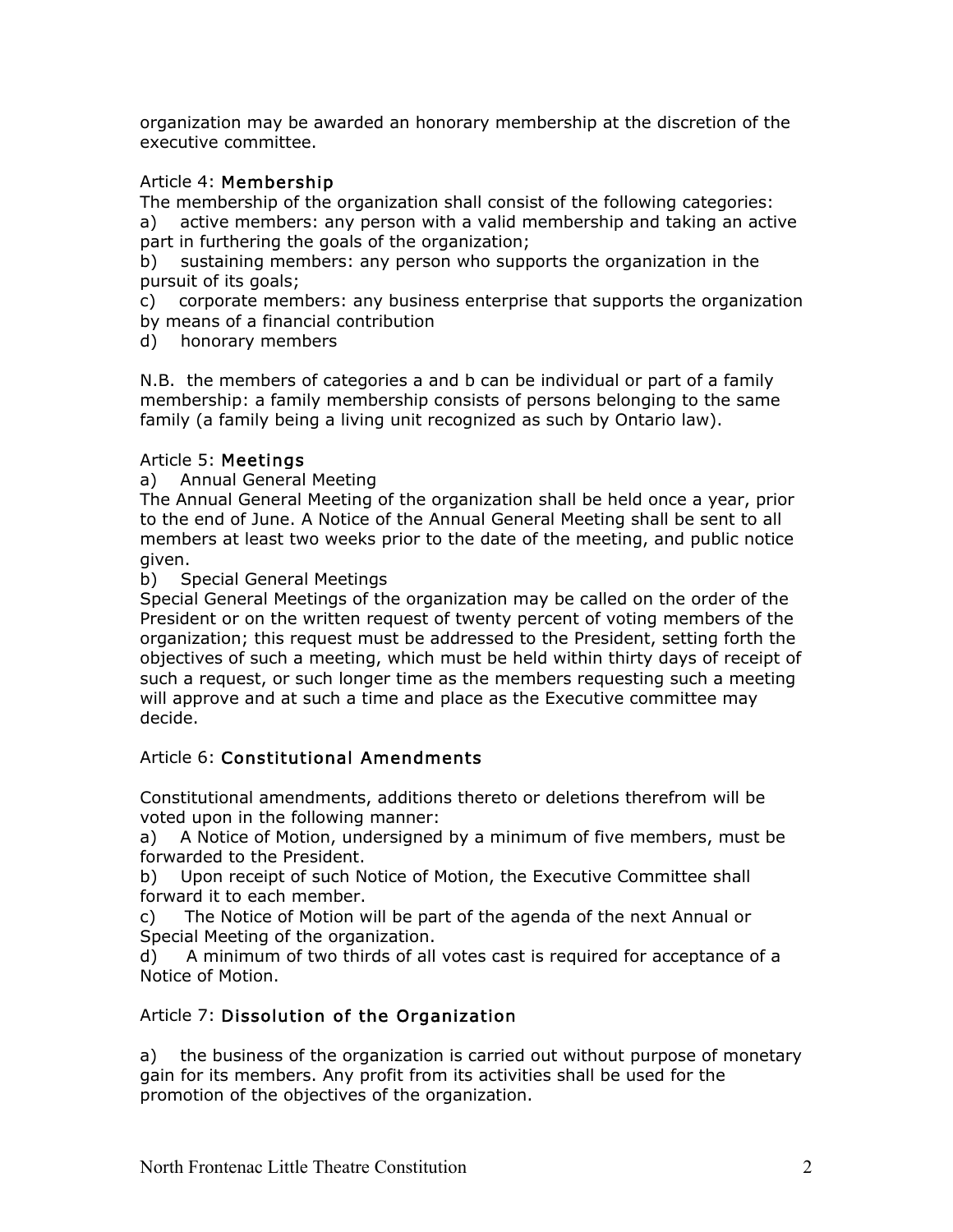b) In the event of dissolution of the organization, all its remaining assets, after payment of liabilities, shall be distributed to one or more recognized non-profit organization to be selected by the Executive Committee.

# Bylaws

## Article 1: Membership

### Section 1. Fees

a) the fees payable by membership shall be such as established from time to time by the Executive Committee, subject to approval by the members at an Annual General or Special General Meeting.

b) Fees shall, in all cases, cover the fiscal year of the organization, which runs from the 1st of April of a given calendar year to the 31st of March of the next. Valid membership runs from July 1st to June 30th.

## Section 2. Services

The following services shall be available to all members of the organization: a) Receipt of the organization's Newsletter and/or any other publication for general distribution that the organization may issue.

- b) Access to the organization's membership roster.
- c) Any additional services the Executive Committee may decide to provide.
- d) The opportunity to participate in North Frontenac Little Theatre productions.

# Section 3. Voting Rights

All members sixteen years of age and over will have one vote each; families, having joined the organization under a family membership, will have two votes.

# Section 4. Cancellation of Membership

a) In the case of non-payment of fees, the membership committee automatically cancels the membership upon notification.

b) Any member may be requested to resign from the Executive and/or the general membership by vote of three quarters of the members of the Executive Committee.

c) A member who has been requested to resign may appeal this decision at the next Annual General or Special General Meeting of the organization.

# Article 2: Executive Committee

### Section 1. General

a) The Executive Committee shall carry on the business of the organization until such time as their successors are elected.

b) The Executive Committee shall appoint signing officers for the organization immediately following the Annual General Meeting.

c) Signing officers shall include the President, the Treasurer and the Secretary; the signature of two of these three officers is required to legalize financial transactions.

d) The Executive Committee shall meet at the call of the President at regular intervals, but at least four times between Annual General Meetings.

e) A quorum of the Executive Committee shall consist of fifty percent of its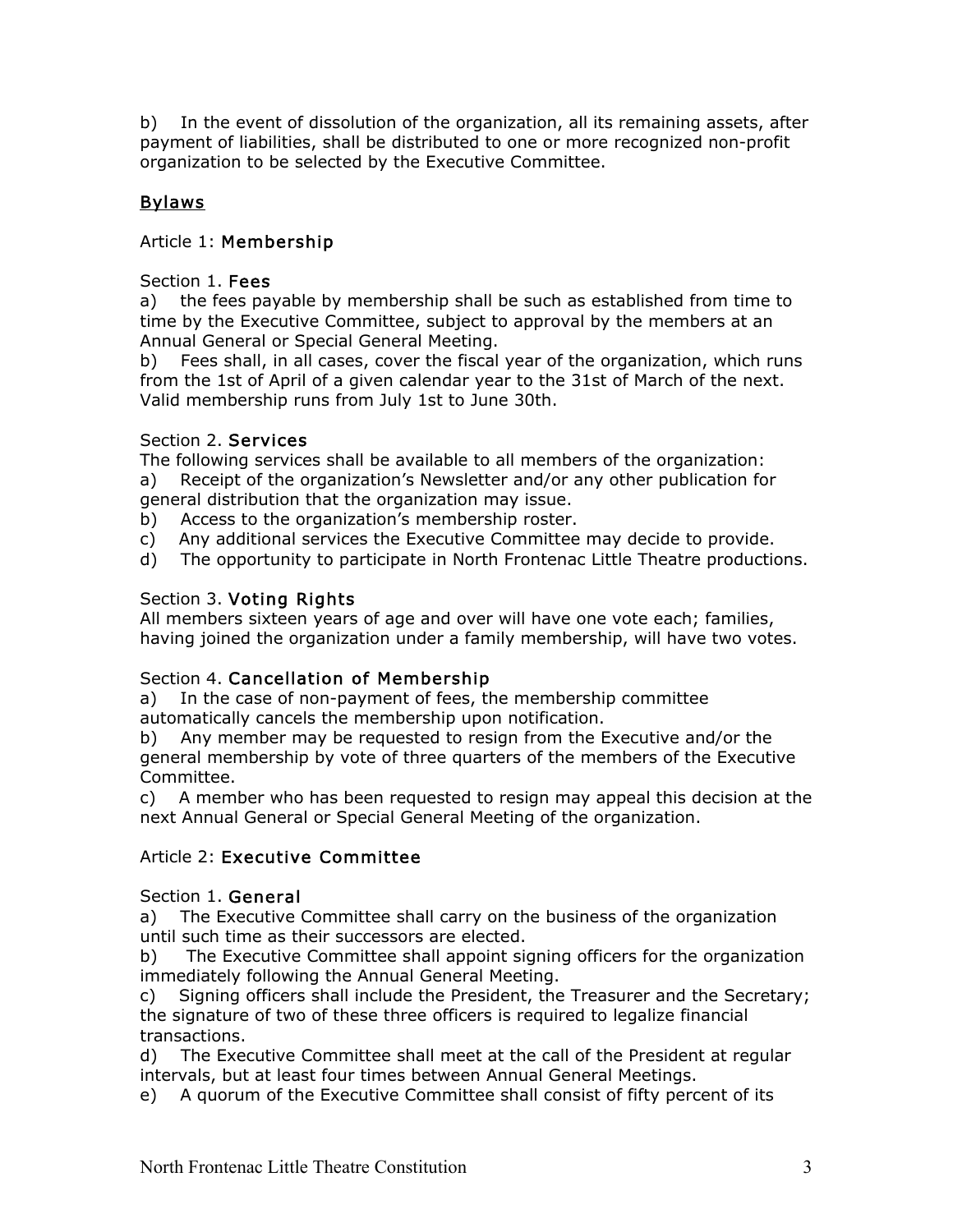members.

#### Section 2: Composition

a) The officers of the Executive Committee shall be as follows: President Immediate Past President **Treasurer Secretary** Three Members at Large One student who is in attendance at a High School

### Section 3: Terms of Office

All members of the Executive Committee shall be appointed for two-year terms and will be eligible for re-election under the proviso that no member may serve for more than tow consecutive terms in the same function.

#### Section 4: Nominations

All members of the Executive Committee shall be nominated by the Nominating Committee, which shall advise the members of these nominations at least24 hours prior to each Annual General Meeting by letter or by public notice. In additions, candidates may be nominated from the floor at the Annual General Meeting; such nominations must be duly moved and seconded and accepted by the member concerned. The Nominating Committee shall post its slate in a central location at each Annual General Meeting.

### Section 5: Elections

a) All members of the Executive Committee will be elected from the membership at large at the Annual General Meeting, be secret ballot. b) A responsible person shall be appointed by the Executive as the returning officer.

#### Section 6: Duties

#### 1. Executive Committee

a) President: the President (or his/her designate) shall preside at all meetings of the organization and of the Executive Committee. He/She shall be responsible for the proper observance at all times of the Constitution and Bylaws, and shall arrange for such meetings as may be deemed necessary for the advancement of the goals of the organization.

b) Immediate Past President: Upon completion of his/her term, the President shall automatically fill the position of Immediate Past President and as such serve as a member of the Executive Committee.

c) Treasurer: The Treasurer shall ensure that an accurate record of all receipts and disbursements of the organization is kept at all times. He/She shall, each year at the Annual General Meeting of the organization, present a financial statement to the membership.

d) Secretary: The Secretary shall be responsible or seeing that notice is given of all meetings of the Executive Committee and that minutes of such meetings are kept and distributed to the members of the of the Executive Committee.. Furthermore, he/she shall perform such duties as are usual to this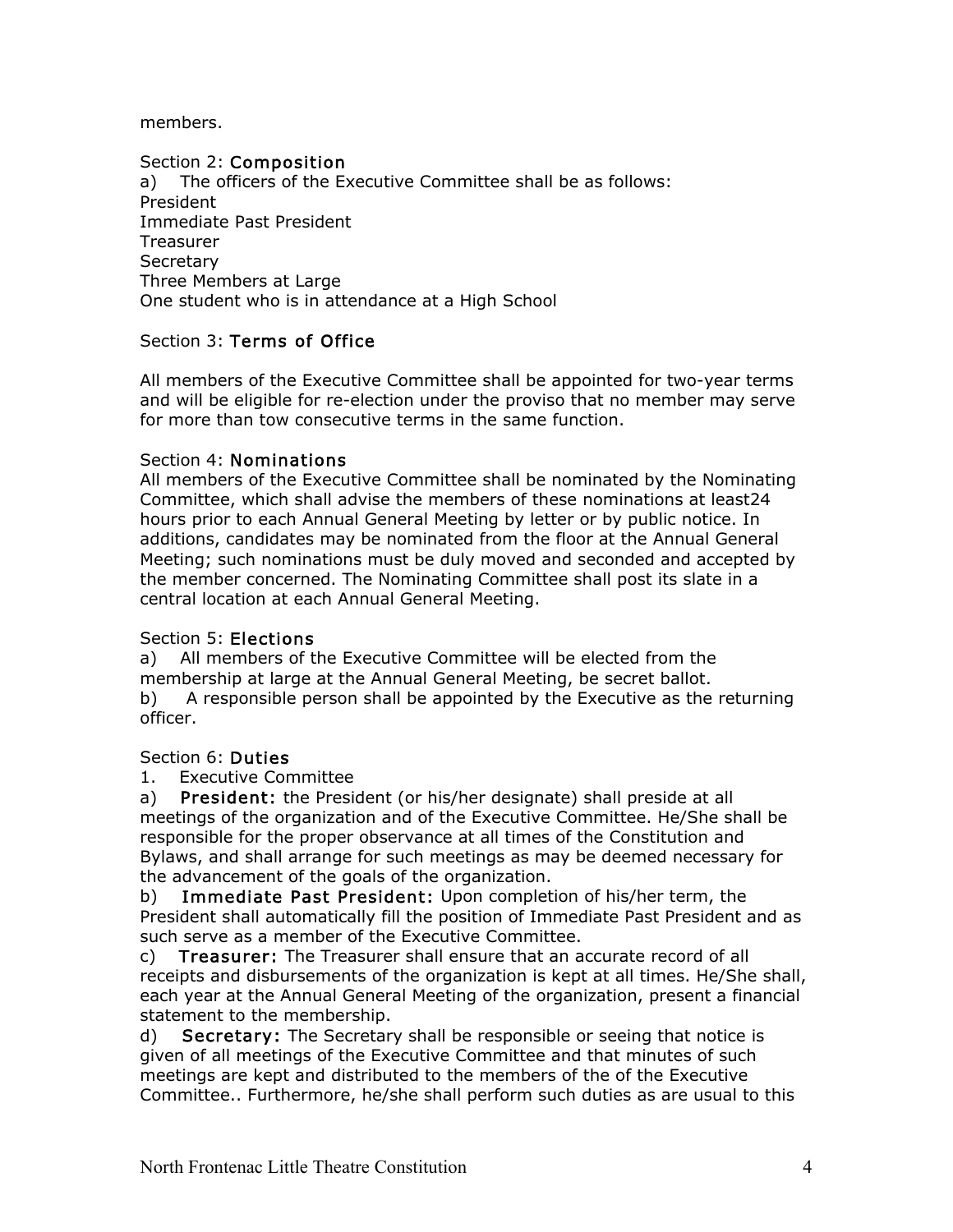office.

2. Standing Committees

The following will be the standing committees of the organization:

- a) Technical Committee
- b) Nomination Committee
- c) Fundraising Committee
- d) Membership Committee

The Executive Committee shall establish the functions of these committees, which shall operate under the general supervision of the Executive Committee. The Executive Committee will appoint the chairpersons. They may, in consultation with the President, appoint members to their respective committees who need not necessarily be members of the Executive Committee. The Executive may, furthermore appoint or abolish committees as it deems necessary to carry on efficiently the affairs of the organization. The Executive may create ad hoc committees as required.

### Article 3: Functions of the Annual General Meeting

- a) These shall be:
- 1. To elect the members of the Executive Committee;
- 2. To determine the general policy of the organization;
- 3. To approve the report on the accounts of the organization;

4. To approve capital expenditures in excess of ten percent of the current bank balance

5. To determine the membership fees;

6. To make recommendations to the Executive Committee on any matters related to the goals of the organization;

7. To perform such other functions as may be deemed necessary by the Executive Committee.

b) A quorum of the Annual General Meeting shall consist of those members present.

#### Article 4: Meetings

#### Section 1: Order of Business.

The Agenda for the annual General Meeting and Special General Meetings shall be developed by the Executive Committee.

#### Section 2: Voting.

a) Only those members as have been identified in Article 1, Section 3, will be entitled to vote on issues requiring voting by the members.

b) Voting on all matters of business, except the election of members of the Executive Committee, will be by open vote.

### Section 3: Mail and/or Proxy Vote

a) There shall be no voting by proxy at any meeting of the organization,